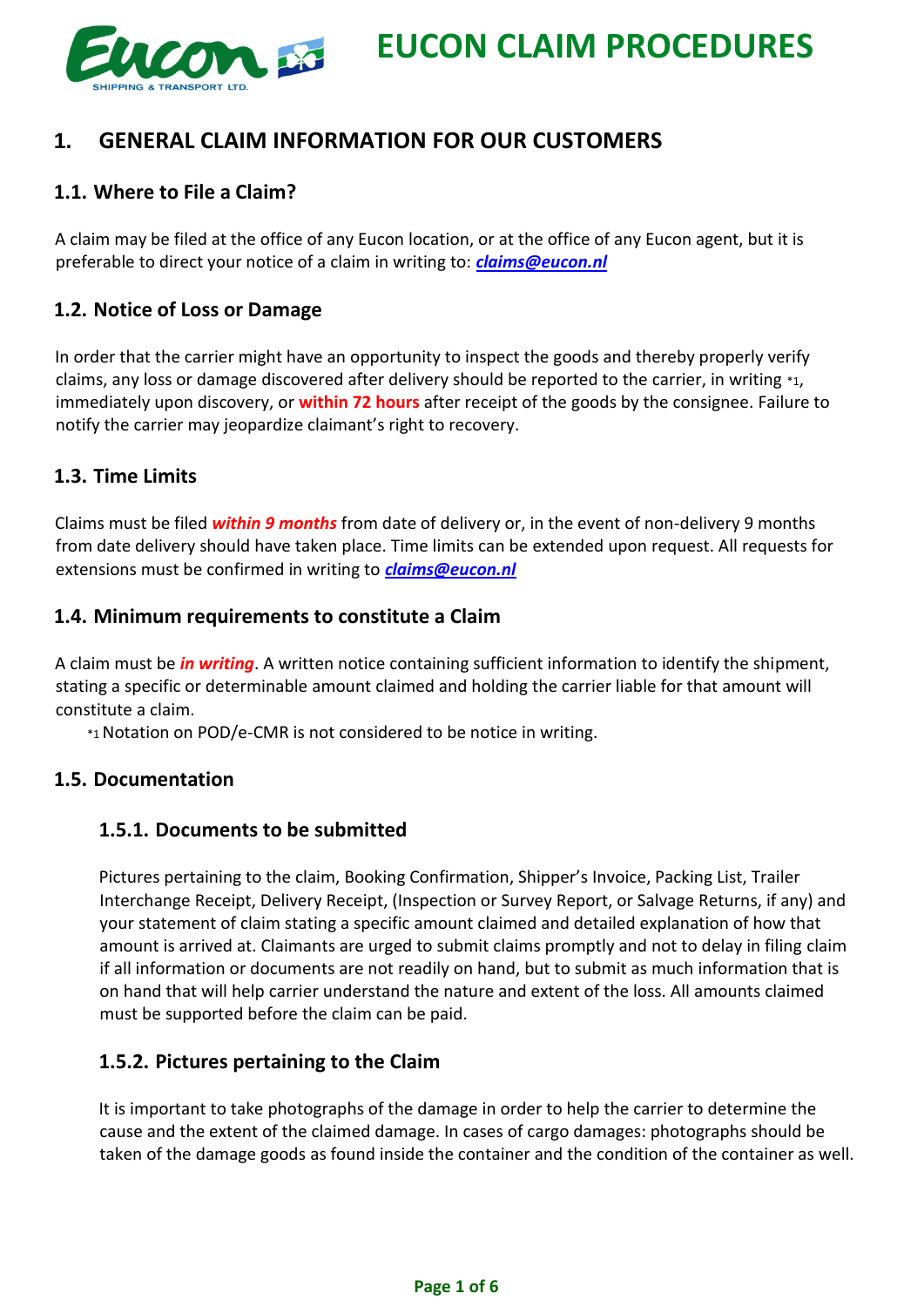

# **1.6. The Eucon Shipping & Transport Ltd. Multimodal Transport Waybill**

The Eucon Waybill and the tariff under which the carrier accepted the goods for carriage will govern the determination of the claim. The terms and conditions of the Eucon Waybill and the tariffs will not be waived except in writing, and not waived or modified by any statement found on this form.

#### **1.7. Provisions of Law**

Carriers are *bound by* provisions of law in processing and concluding claims. All claims will be processed on their merits and will be processed fairly and impartially in accord with the applicable law and terms and conditions of the Eucon Waybill and tariffs.

#### **1.8. Reminders to Claimant**

#### **1.8.1. Shortages**

On claims for shortages on container load deliveries, claimants are reminded to supply seal records from the time of receipt of the container at the destination rail ramp or carrier's pier up to unloading of the container. Claims for shortages must be supported by an unloading or receiving report that records the seal number present on the trailer at the time of unloading, date and time unloading commenced, date and time of any interruption of, and commencement of, the unloading, a tally of the count and the description of all discrepancies discovered. The report should be signed and dated by the unloading supervisor. The form used is not important provided the information mentioned above is recorded.

# **1.8.2. Damage Claims**

If the carrier was notified of the damage, please identify the particulars of this notice, submit any inspection report made by the carrier or surveyor and photographs, if any, and any other information that will help the carrier determine the cause or extent of the damage, final disposition of the goods, salvage returns, etc.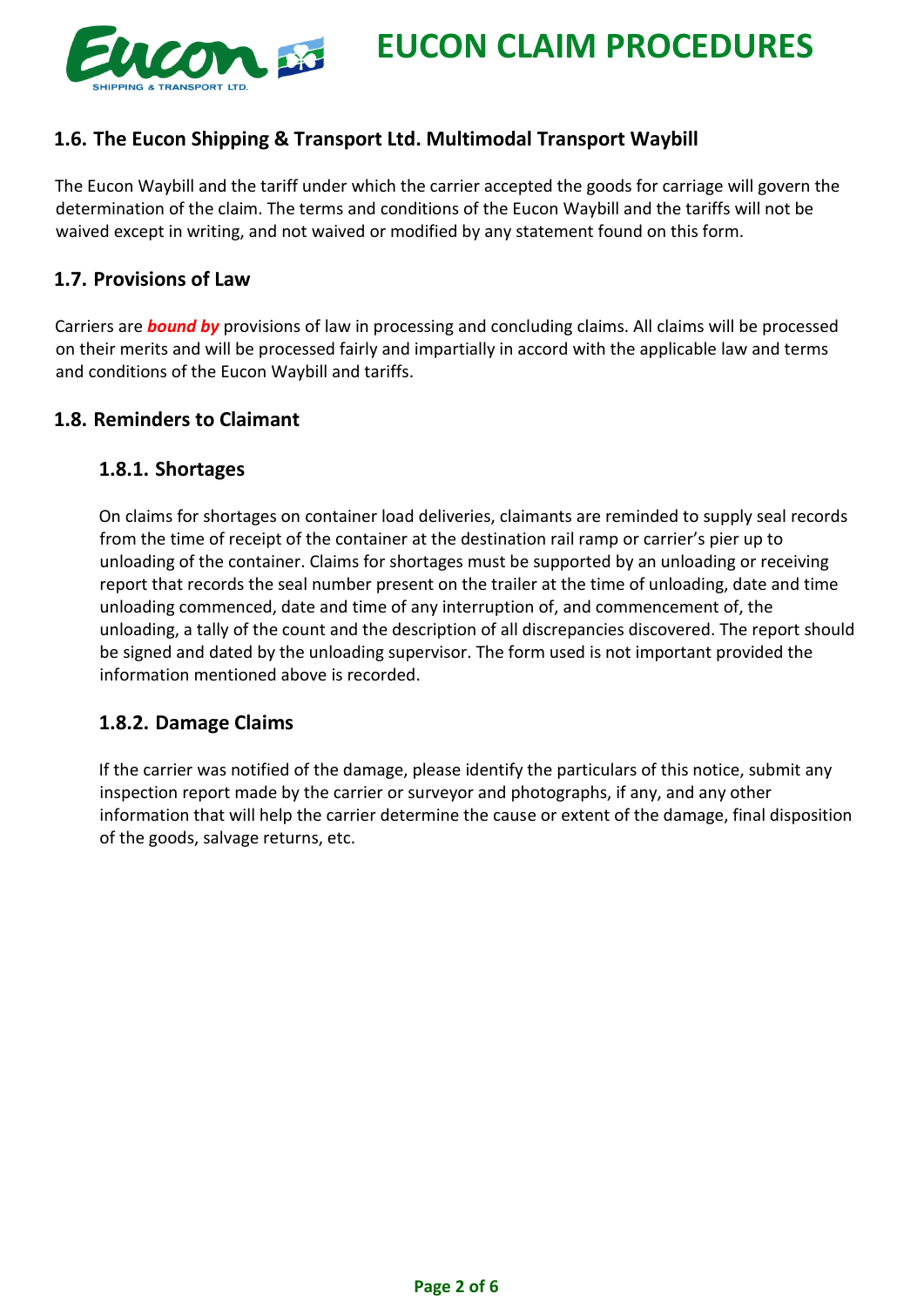

# **2. WHAT A CUSTOMER SHOULD DO IN A CLAIM SITUATION**

# **2.1. Notify carrier promptly**

- Identify the shipment by the Eucon Booking Number of the consignment.
- Give the container number.
- Describe the nature of the loss or damage.
- Give an estimate of the loss.
- Advice carrier of location where goods can be inspected.

# **2.2. Notify your cargo insurer**

- Timely notification of loss or damage is pre-requisite of recovery under most insurance policies.
- Carrier's responsibility for the loss cannot be determined until after an investigation. The right to reimbursement under an insurance policy can be established as soon as the loss is quantified.
- Carrier may not be liable for the loss or, if liable, the carrier's liability may be limited and thus full recovery can only be obtained under the insurance coverage.

# **2.3. The carrier upon notice of loss or damage will:**

- Arrange for an inspection or a survey.
- Give suitable instructions as the situation calls for.
- Waive inspections.

# **2.4. While waiting for the inspection or survey:**

- Take photographs.
- Leave damaged goods in place if convenient.
- If container must be unloaded, segregate sound cargo from damaged cargo.
- Preserve all wrappings and packaged materials.
- Take steps to mitigate damage.

# **2.5. Keep records of the notification**

- Record the name and location of the notified carrier's employee.
- Record the time and date of notification.
- Record the name of your employee who notified the carrier.
- Record any instruction received from the carrier, particularly if carrier waived inspection.
- Confirm telephone notifications in writing.

# **2.6. Reminders**

• Under the Eucon Waybill you have *72 hours* after delivery to notify the carrier of any loss or damage. If after the initial inspection the loss or damage substantially greater than first reported, especially if the carrier has waived inspection, re-notify the carrier of the changing situation.

#### **Page 3 of 6**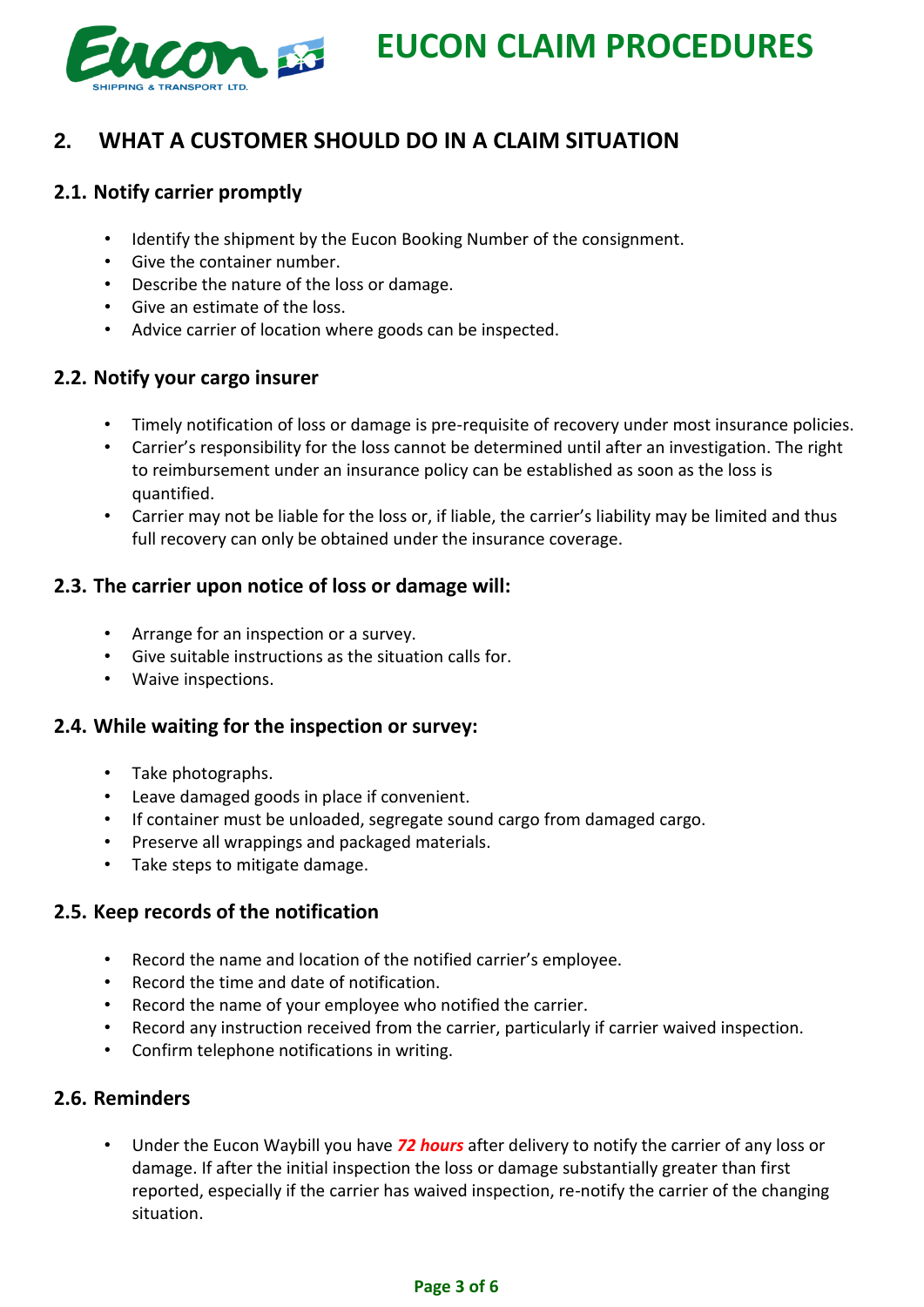

# **3. Hints on Receiving Procedures**

Well supervised unloading procedures prevent claims and expedite claim handling. Keep reliable receiving records.

- Instruct your pickup trucker to verify that the seal on the container is intact and conforms with the seal number recorded on the CMR.
- Upon arrival of the trucker at the unloading site, have your employee verify that the seal is intact and conforms with the seal number recorded on the CMR and POD (Proof of Delivery).
- Instruct your employee to tug on the seal to verify that it is actually engaged, and examine the seal for signs of tampering.
- Obtain a signed delivery receipt from the trucker that records the seal number at the time of receipt of the trailer.
- Be explicit. On all handling documents, record the complete seal number, including all letters and numbers. Avoid notations such as "seal intact" or "seal okay." Do not take shortcuts by recording the last four or so numbers. Record the complete seal number, including the prefix letters.
- At time of unloading the container and/or trailer: If the trucker must stop several feet away from the unloading platform in order to open the doors, insist that your employee step down from the platform to verify the integrity of the seal. Security experts point out that the reluctance of platform employees to step down from the platform is taken advantage of by the larcenous to go through the motions only of breaking a seal already breached.
- Unloading Supervisor
	- $\circ$  Supervisor to pull seal to verify seal is actually engaged and inspect for any signs of tampering.  $\circ$  Preserve the seal.  $\circ$  Record full seal number with prefix letters on the unloading report.  $\circ$ Record the date and time unloading commenced.
	- o Record the date and time of any interruption in the unloading (date and time stopped, date and time work commenced.)
	- $\circ$  Control the unloading by tally.  $\circ$  A stroke tally is best; one stroke for each parcel unloaded.  $\circ$ If parcels are palletized, keep stroke tally for each pallet, enumerate number of pieces on each pallet.
	- o If a container and/or trailer is unloaded by lots, keep stroke tally of each lot.
	- o At completion of unloading, have supervisor complete an unloading report showing complete outturn and recording all discrepancies.
	- o Have supervisor sign the Proof of Delivery (POD).
- Proof of Delivery (POD) the Proof of Delivery report need not be on a special form (POD). Each receiver, knowing what he expects to receive, will control the unloading in a form most convenient to his business. Whatever form or means used to control the receipt of the goods, it should record the full seal number, the date and time of any interruption in the unloading, date and time unloading recommenced, date and time completion; a tally of number of pieces received, note all discrepancies, and signed by unloading supervisor.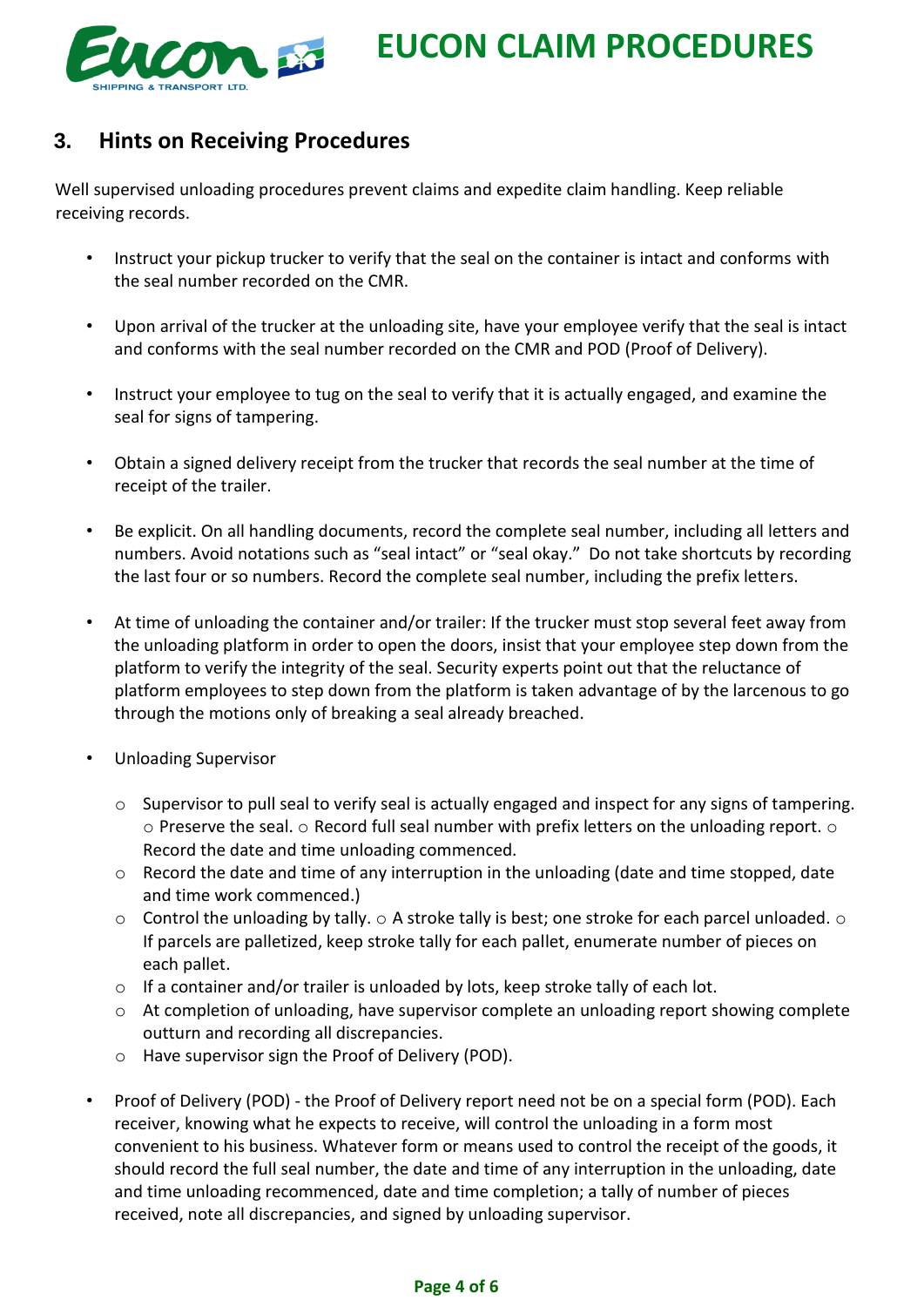

# **4. On Discovering a Shortage**

A claim for shortage will be honoured or declined depending to a great extent on the promptness of your notice and the reliability of your receiving records.

Many containers and/or trailers are unloaded by contractors, distant from the named consignee or party who will file claim. Often, by the time the contractor notifies his principal, and they in turn notify the carrier, several days have elapsed.

Unloading personnel should be instructed to give notice of any discrepancy within *24 hours* and be placed on notice that they will be held responsible for any shortages or damages nor reported within that time.

Some unloading contractors report to their principals by fax and/or email. This is an excellent procedure as it is not only prompt, but also records the date and time the report was made and thus establishes beyond cavil when the shortage was first discovered.

# **4.1. In filing a claim for shortage, attach to your claim:**

- **a.** The POD (Proof of Delivery). This is the actual working paper prepared by your supervisor at the time of unloading.
- **b.** A copy of the commercial invoice, highlighting the items claimed as short.
- **c.** A copy of the packing list, if any.
- **d.** CMR, POD and other seal records that will establish the seal history of the container from time of pickup at the destination rail ramp or carrier's pier to the unloading platform.
- **e.** Identify the short items by lot, style or order number, and highlight the items claimed on the invoice. This will facilitate the carrier in determining the correctness of the amount claimed and the items claimed.

*Remember that all amounts claimed must be supported. Carriers cannot pay claims for items not supported.*